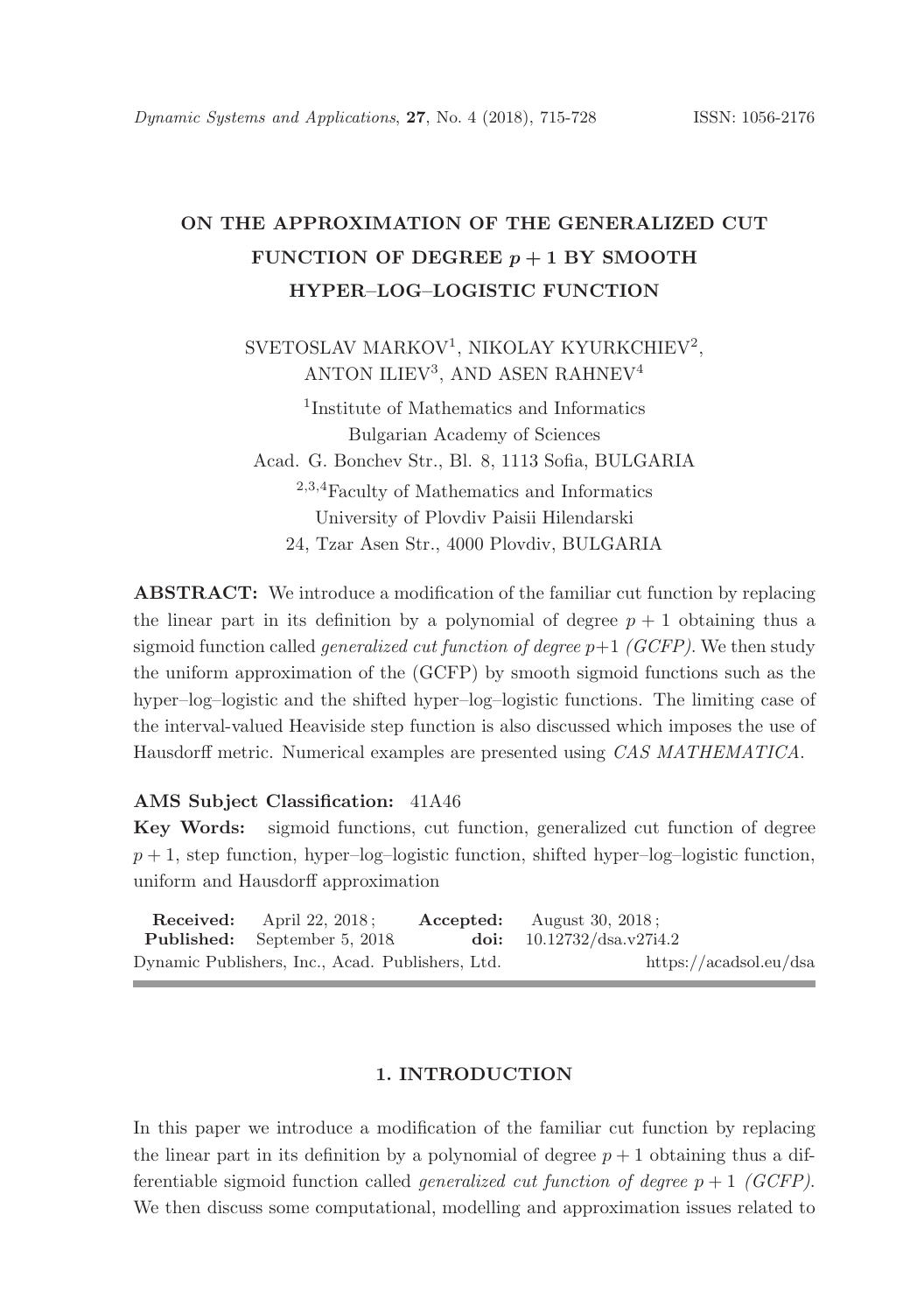several classes of sigmoid functions. Sigmoid functions find numerous applications in various fields related to life sciences, chemistry, physics, artificial intelligence, etc. In fields such as signal processes, pattern recognition, machine learning, artificial neural networks, sigmoid functions are also known as "activation functions". A practically important class of sigmoid functions is the class of cut functions including the Heaviside step function as a limiting case. Cut functions are continuous but they are not differentiable at the two endpoints of the interval where they increase; step functions are not continuous but they are Hausdorff continuous (H-continuous). Section 2 contains preliminary definitions and motivations. In Section 3 we study the uniform and Hausdorff approximation [10] of the (GCFP) by hyper–log–logistic functions. We find an expression for the error of the best uniform approximation. Numerical examples are presented throughout the paper using the computer algebra system MATHEMAT-ICA.

## 2. PRELIMINARIES

#### 2.1. SIGMOID FUNCTIONS

In this work we consider sigmoid functions of a single variable defined on the real line, that is functions of the form  $\mathbb{R} \longrightarrow \mathbb{R}$ . Sigmoid functions can be defined as bounded monotone non-decreasing functions on  $\mathbb{R}$ . One usually makes use of normalized sigmoid functions defined as monotone non-decreasing functions  $s(t), t \in \mathbb{R}$ , such that lim s(t)<sub>t→−∞</sub> = 0 and lim s(t)<sub>t→∞</sub> = 1 (in some applications the left asymptote is assumed to be  $-1$ :  $\lim s(t)_{t\to-\infty} = -1$ .

In the fields of neural networks and machine learning sigmoid-like functions of many variables are used, familiar under the name *activation functions*.

## 2.2. THE CUT AND THE STEP FUNCTIONS

The cut function is the simplest piece-wise linear sigmoid function. Let  $\Delta = \gamma \delta, \gamma + \delta$  be an interval on the real line R with centre  $\gamma \in \mathbb{R}$  and radius  $\delta \in \mathbb{R}$ . A cut function is defined as follows:

**Definition 1.** The cut function  $c_{\gamma,\delta}$  is defined for  $t \in \mathbb{R}$  by

$$
c_{\gamma,\delta}(t) = \begin{cases} 0, & \text{if } t < \gamma - \delta, \\ \frac{t - \gamma + \delta}{2\delta}, & \text{if } |t - \gamma| < \delta, \\ 1, & \text{if } t > \gamma + \delta. \end{cases} \tag{1}
$$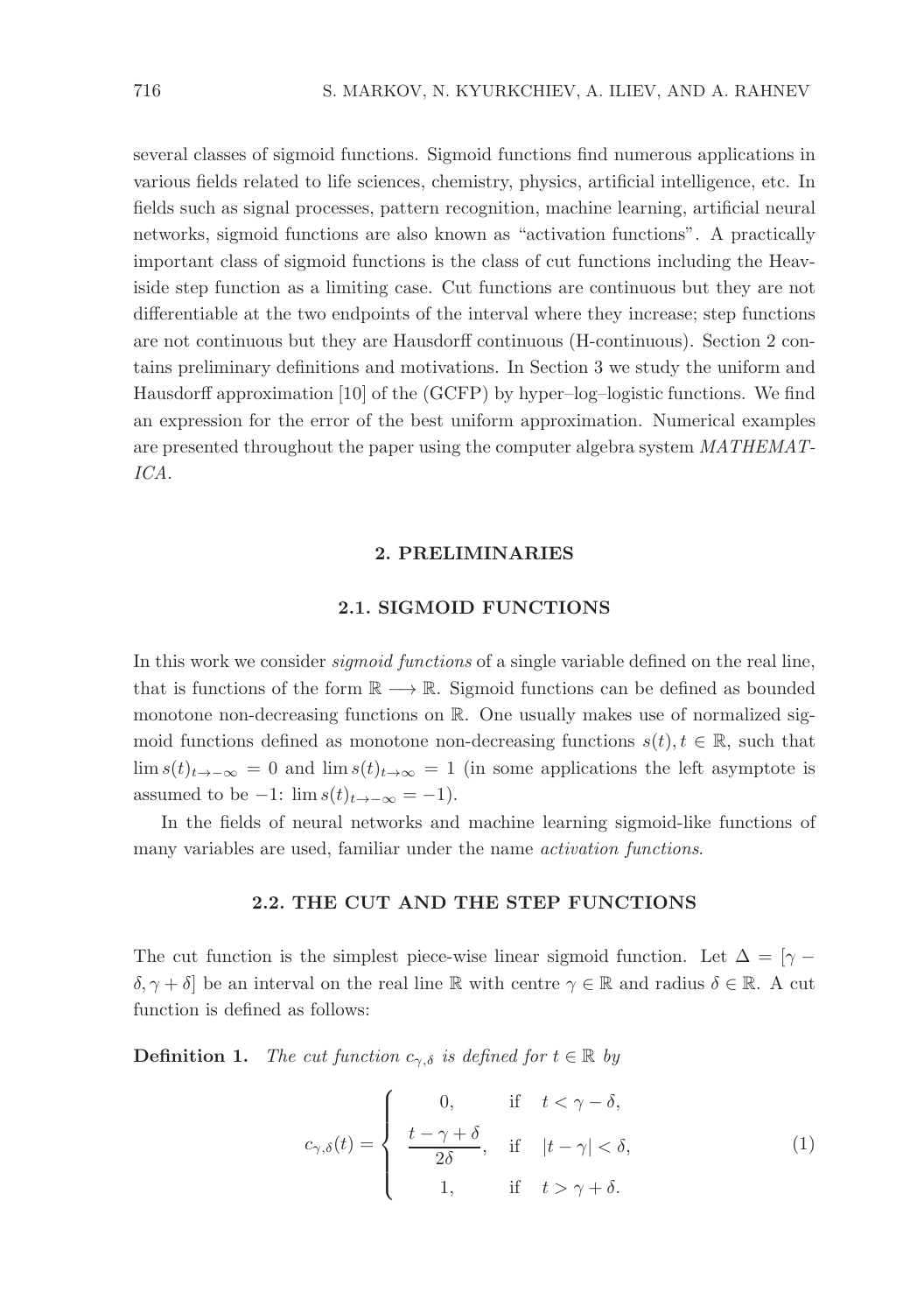Note that the slope of function  $c_{\gamma,\delta}(t)$  on the interval  $\Delta$  is  $1/(2\delta)$  (the slope is constant in the whole interval  $\Delta$ ).

Two special cases and a limiting case are of interest for our discussion in the sequel. **Special case 1.** For  $\gamma = 0$  we obtain the special cut function on the interval  $\Delta = [-\delta, \delta]$ :

$$
c_{0,\delta}(t) = \begin{cases} 0, & \text{if } t < -\delta, \\ \frac{t+\delta}{2\delta}, & \text{if } -\delta \le t \le \delta, \\ 1, & \text{if } \delta < t. \end{cases} \tag{2}
$$

**Special case 2.** For  $\gamma = \delta$  we obtain the special cut function on the interval  $\Delta = [0, 2\delta]$ :

$$
c_{\delta,\delta}(t) = \begin{cases} 0, & \text{if } t < 0, \\ \frac{t}{2\delta}, & \text{if } 0 \le t \le 2\delta, \\ 1, & \text{if } 2\delta < t. \end{cases} \tag{3}
$$

**A** limiting case. If  $\delta \to 0$ , then  $c_{\delta,\delta}$  tends (in Hausdorff sense) to the Heaviside step function

$$
c_0 = c_{0,0}(t) = \begin{cases} 0, & \text{if } t < 0, \\ [0,1], & \text{if } t = 0, \\ 1, & \text{if } t > 0, \end{cases}
$$
 (4)

which is an interval-valued function [2], [3], [7], [11].

To prove that  $(3)$  tends to  $(4)$  let h be the H-distance using a square (box) unit ball between the step function (4) and the cut function (3).

By the definition of H-distance  $h$  is the side of the unit square, hence we have  $1 - c_{\delta,\delta}(h) = h$ , that is  $1 - h/(2\delta) = h$ , implying

$$
h = \frac{2\delta}{1 + 2\delta} = 2\delta + O(\delta^2).
$$

For the sake of simplicity throughout the paper we shall work with the special cut function (3) instead of the more general (arbitrary shifted) cut function (1); this special choice will not lead to any loss of generality concerning the results obtained.

# 2.3. THE GENERALIZED CUT SIGMOID FUNCTION OF DEGREE  $P+1$ .

The *generalized cut function of degree*  $p + 1$  (GCFP) is obtained by substituting the linear function in the definition of the cut function by a polynomial of degree  $p + 1$ .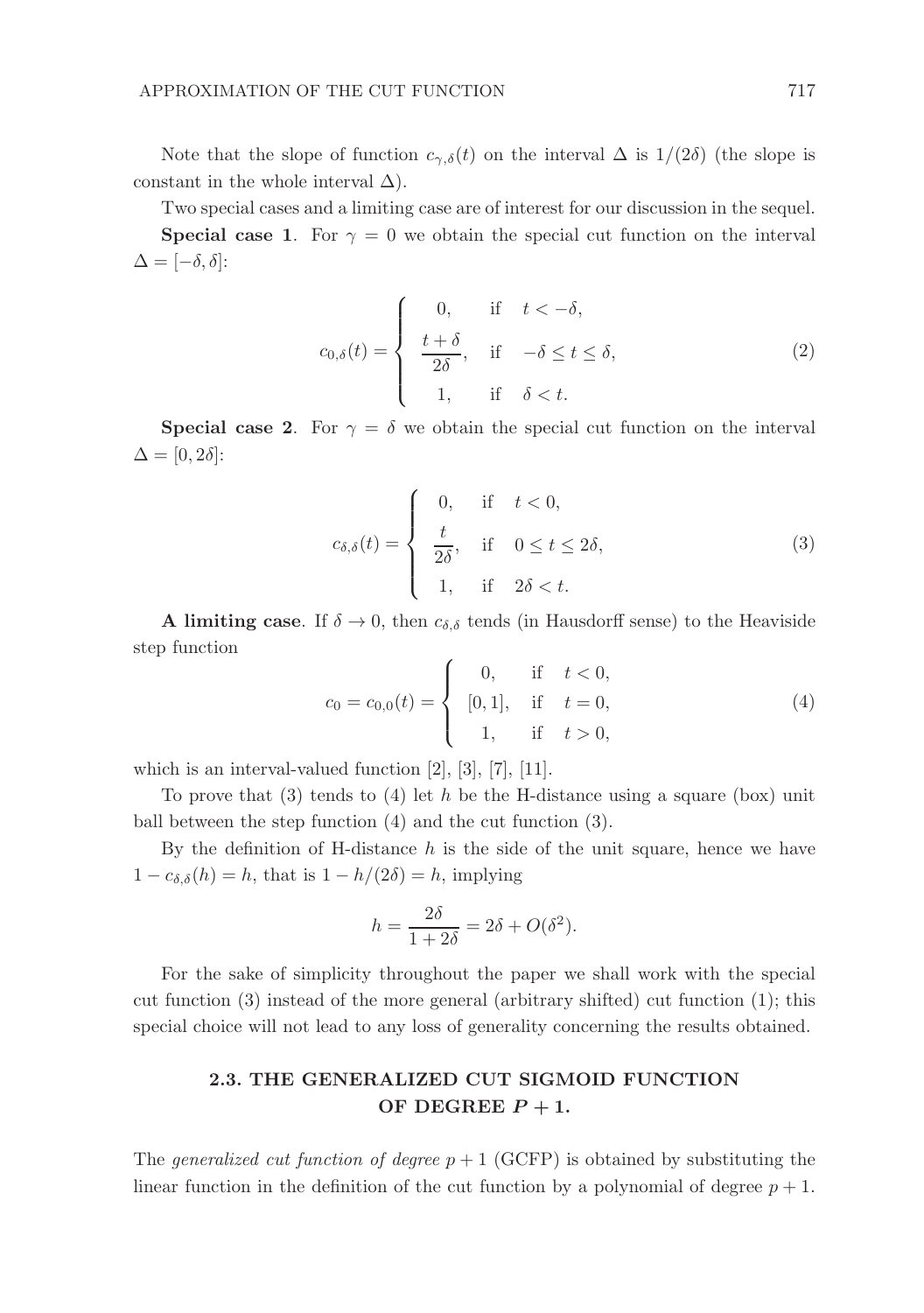

Figure 1: The (GCFP) function (7) with  $\delta = 0.6$  and  $p = 2$ .

Let us define first a special case of the (GCFP). Consider the function

$$
\overline{C}_{0,\delta}^*(t) = \begin{cases}\n-1, & \text{if } t < -\delta, \\
kt((p+1)\delta^p - t^p), & \text{if } -\delta \le t \le \delta, \\
1, & \text{if } \delta < t,\n\end{cases}\n\tag{5}
$$

for some  $k, \delta > 0, p$  when p is an even number. From  $\overline{C}_{0,\delta}^{*'}(t) = k(p+1)(\delta^p - t^p)$  we obtain  $\overline{C}_{0,\delta}^{*'}(t) \geq 0$ , for  $-\delta \leq t \leq \delta$ , as well as  $\overline{C}_{0,\delta}^{*'}(\pm \delta) = 0$ .

Let us choose k so that  $\overline{C}_{0,\delta}^*(\delta) = 1$ . We have  $\overline{C}_{0,\delta}^*(\delta) = kp\delta^{p+1} = 1$ , hence  $k = \frac{1}{p\delta^{p+1}}.$ 

Substituting  $k$  in (5) we obtain

$$
\overline{C}_{0,\delta}^*(t) = \begin{cases}\n-1, & \text{if } t < -\delta, \\
\frac{1}{p\delta^{p+1}}t\left((p+1)\delta^p - t^p\right), & \text{if } -\delta \le t \le \delta, \\
1, & \text{if } \delta < t,\n\end{cases}\n\tag{6}
$$

noticing that the slope of (6) at  $t = 0$  is  $\kappa = \frac{p+1}{p\delta}$ .

Besides we have  $\overline{C}_{0,\delta}^*(-\delta) = -1$  and (6) is differentiable at the points  $\pm \delta$ .

From presentation (6) we can pass to the normalized (GCFP) having as left asymp-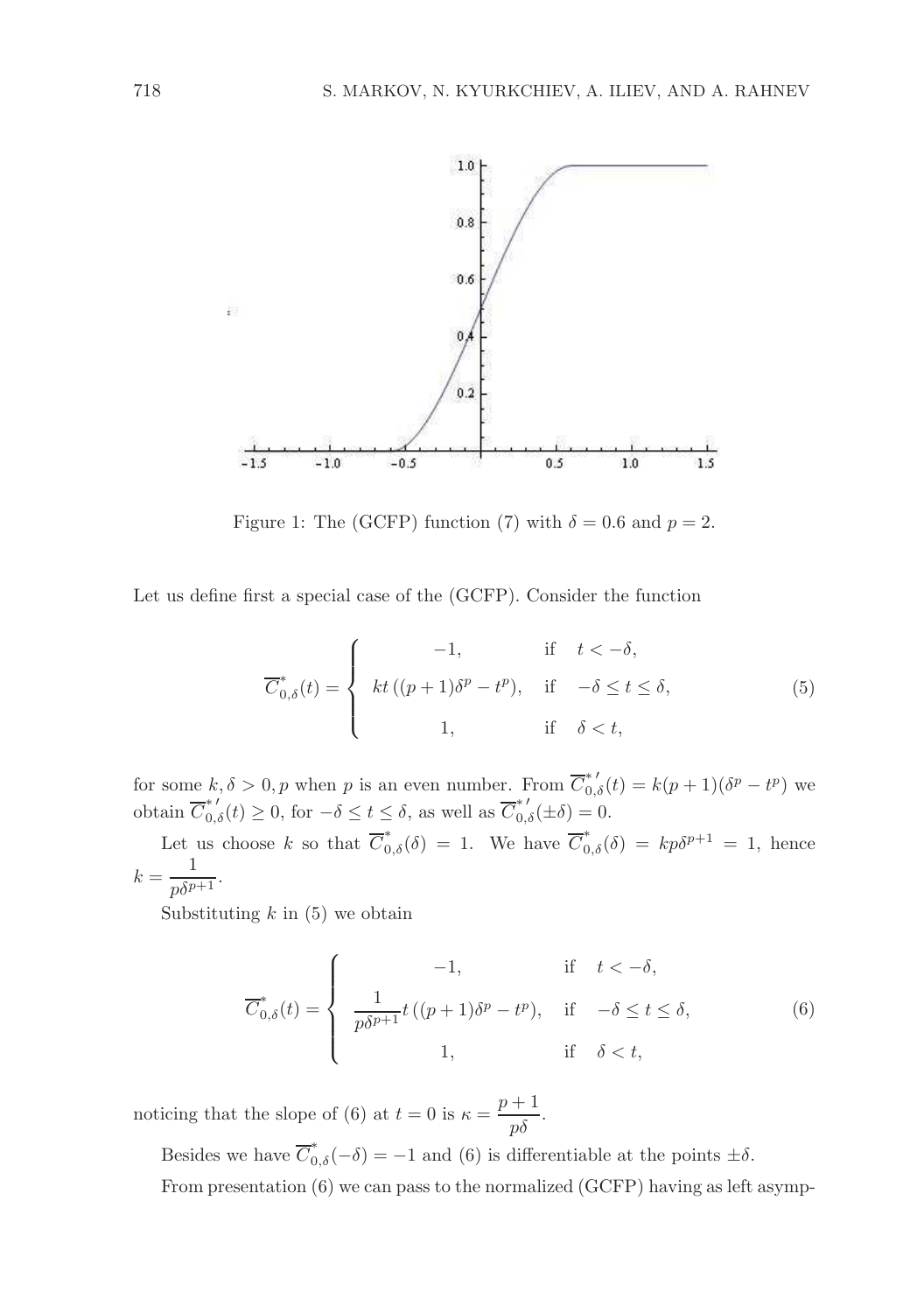

Figure 2: The (GCFP) function (7) with  $\delta = 0.8$  and  $p = 4$ .



Figure 3: The (GCFP) function (8) with  $\delta = 0.3$ ,  $\gamma = 0.5$  and  $p = 2$ .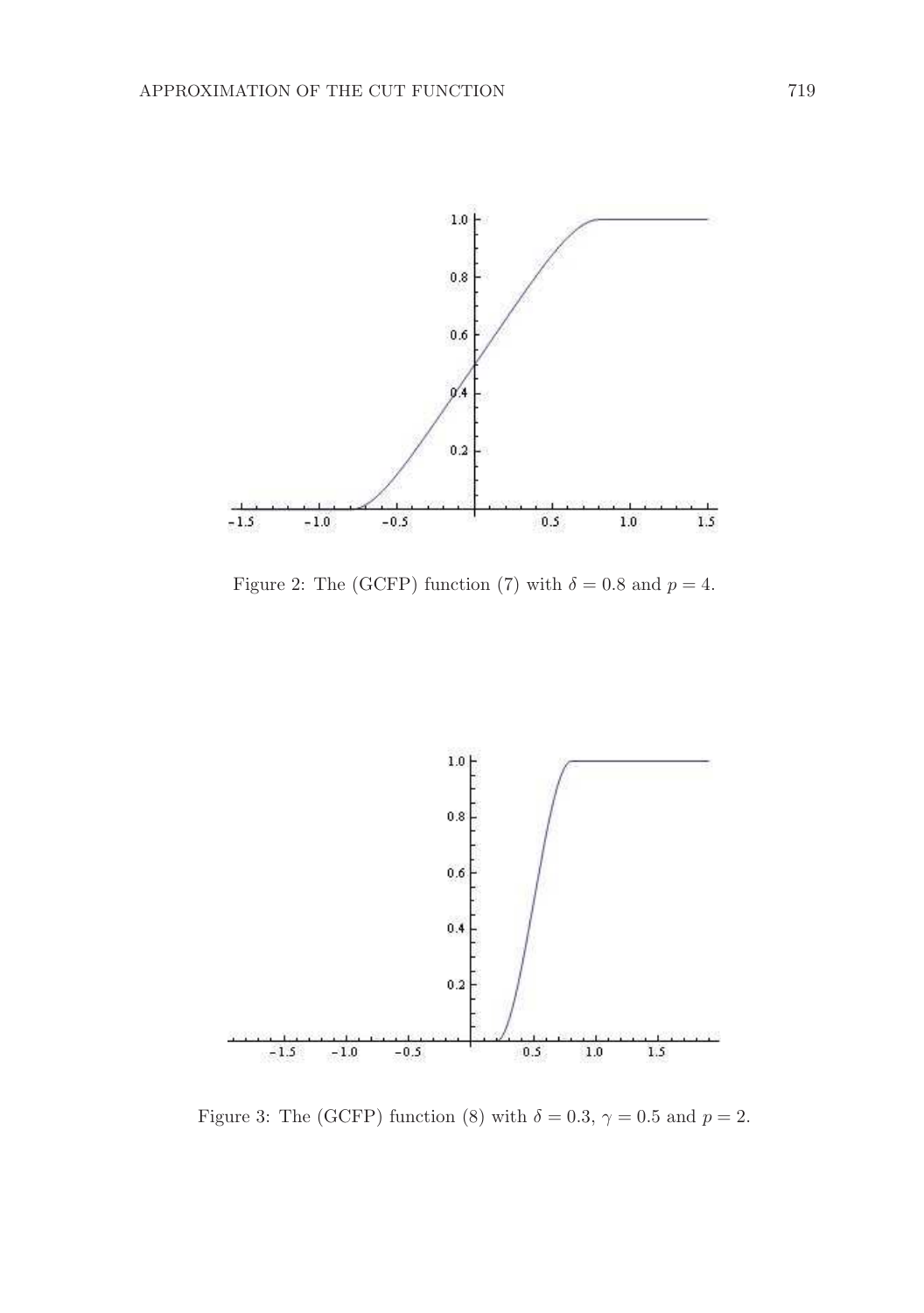tote 0 instead of  $-1$ :

$$
C_{0,\delta}^*(t) = \begin{cases} 0, & \text{if } t < -\delta, \\ \frac{1}{2p\delta^{p+1}}t\left((p+1)\delta^p - t^p\right) + \frac{1}{2}, & \text{if } -\delta \le t \le \delta, \\ 1, & \text{if } \delta < t. \end{cases} \tag{7}
$$

Note that the (steepest) slope of (7) at  $t = 0$  is now  $\kappa = \frac{p+1}{2p\delta}$ .

Our last step is to generalize the function (7) up to a function  $c_{\gamma,\delta}(t)$  shifted by  $\gamma$ . This can be acheved by substituting t by  $t - \gamma$  in (7) as follows:

$$
C_{0,\delta}^*(t) = \begin{cases} 0, \text{ if } t < \gamma - \delta, \\ \frac{1}{2p\delta^{p+1}}(t - \gamma)((p+1)\delta^p - (t - \gamma)^p) + \frac{1}{2}, \\ \text{if } \gamma - \delta \le t \le \gamma + \delta, \\ 1, \text{ if } \gamma + \delta < t. \end{cases}
$$
(8)

**Definition 2.** Define the logistic (Verhulst) function v on  $\mathbb{R}$  as [12]

$$
v_{\gamma,k}(t) = \frac{1}{1 + e^{-4k(t-\gamma)}}.
$$
\n(9)

Note that the logistic function (9) has an inflection at its "centre"  $(\gamma, 1/2)$  and its slope at  $\gamma$  is equal to k.

In [1] we prove the following proposition

**Proposition 3.** The function  $v_k(t)$  defined by (9) with  $k = \frac{p+1}{2p\delta}$ : i) is the logistic function of best uniform one-sided approximation to function  $C_{0,\delta}^{*}(t)$  defined by (7); ii) approximates the (GSFP) function  $C_{0,\delta}^*(t)$  in uniform metric with an error

$$
\rho = \rho(C^*, v) = \frac{1}{1 + e^{\frac{2(p+1)}{p}}}.
$$
\n(10)

# 3. APPROXIMATION OF THE (GCFP) SIGMOID FUNCTION BY HYPER–LOG–LOGISTIC FUNCTION

**Definition 4.** Define the hyper-log-logistic function  $N$  on  $\mathbb{R}$  as:

$$
N_{\gamma,\beta,k}(t) = 1 - \frac{1}{1 + \left(1 + \frac{4k(t-\gamma)}{\beta}\right)^{\beta}}.\tag{11}
$$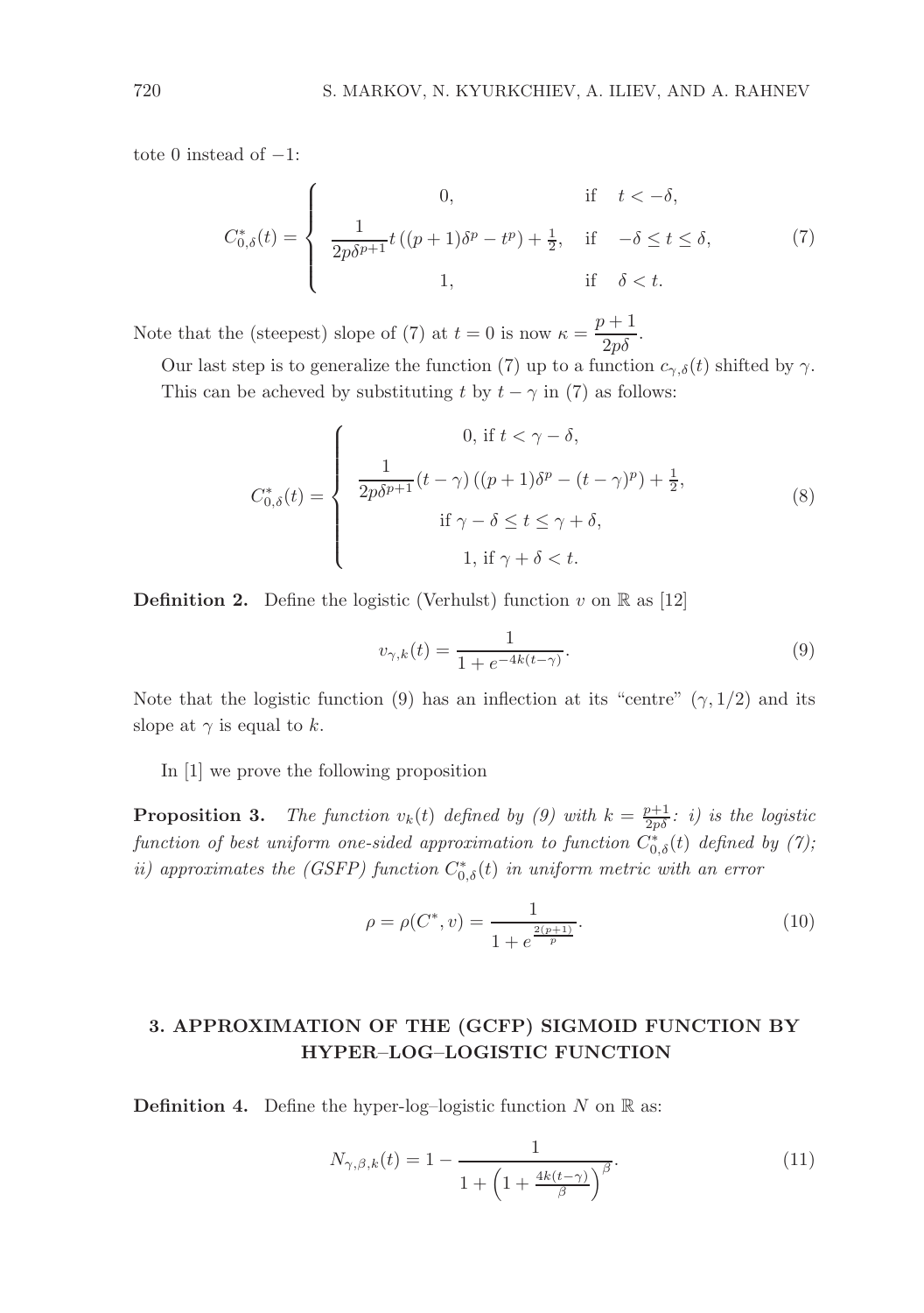

Figure 4: The approximation of the (GCFP) function (7) by hyper–log– logistic function with  $\delta = 0.25$ ,  $\beta = 10$  and  $p = 4$ .



Figure 5: The approximation of the (GCFP) function (7) by hyper–log– logistic function with  $\delta = 0.15$ ,  $\beta = 100$  and  $p = 6$ .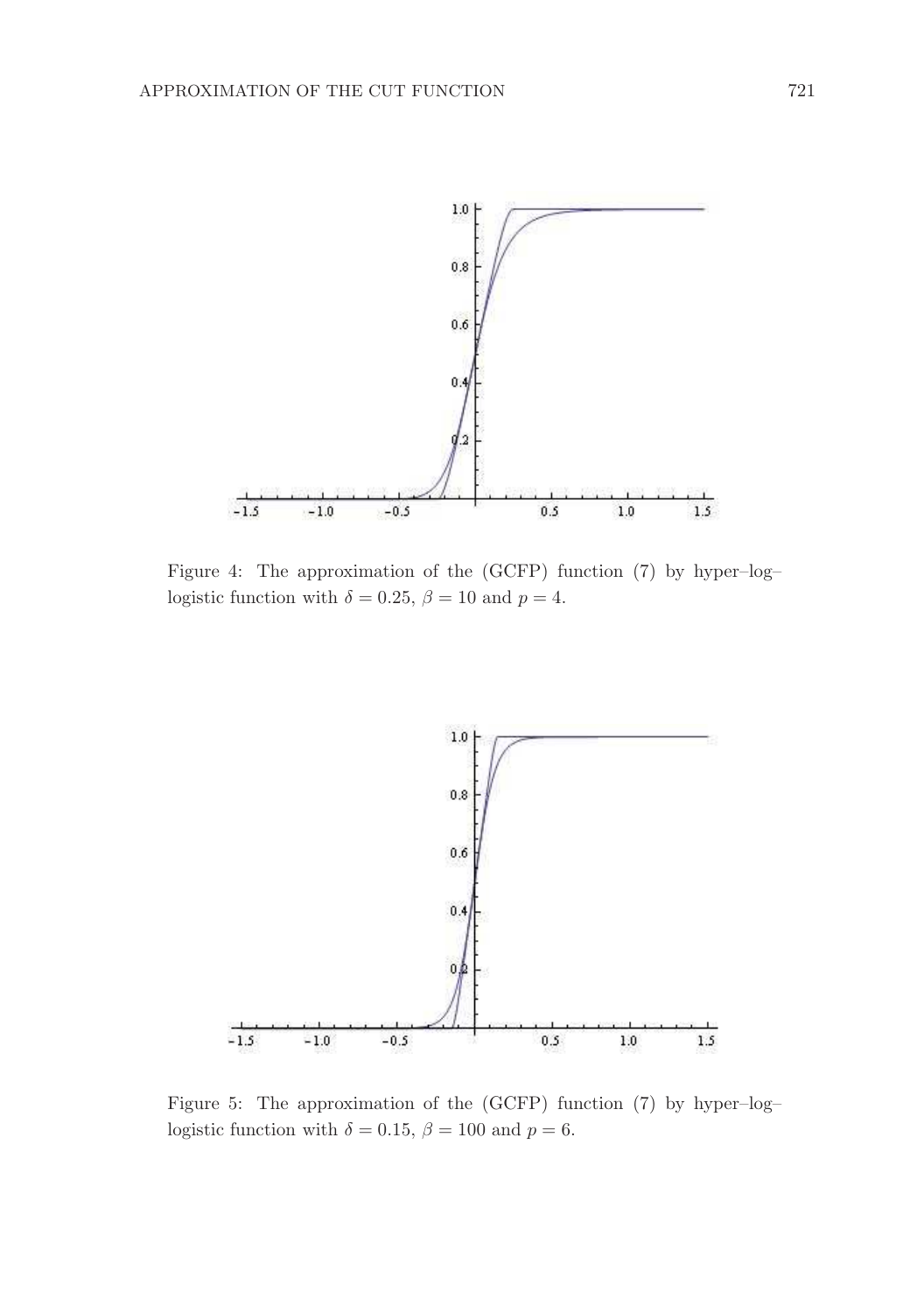Note that the logistic function (11) has an inflection at its "centre"  $(\gamma, 1/2)$  and its slope at  $\gamma$  is equal to k.

**Proposition 5.** The function  $N_{\gamma,\beta,k}(t)$  defined by (11) with  $k = \frac{p+1}{2p\delta}$ : i) is the  $hyper-log–logistic\ function\ of\ best\ uniform\ one-sided\ approximation\ to\ function\ C_{0,\delta}^*(t)$ defined by (7); ii) approximates the (GSFP) function  $C_{0,\delta}^*(t)$  in uniform metric with an error

$$
\rho_1 = \rho_1(C^*, N) = 1 - \frac{1}{1 + \left(1 - \frac{2(p+1)}{p\beta}\right)^{\beta}}.
$$
\n(12)

**Proof.** Let us choose k so that the slope of (11) is  $k = \frac{p+1}{2p\delta}$ .

Then, noticing that the largest uniform distance between the (GCFP) and hyper– log–logistic functions is achieved at the endpoints of the underlying interval  $[-\delta, \delta]$ , we have:

$$
\rho = N_{0,\beta,k}(-\delta) - C_{0,\delta}^*(-\delta) = \tag{13}
$$

$$
1 - \frac{1}{1 + \left(1 - \frac{4k\delta}{\beta}\right)^{\beta}} = 1 - \frac{1}{1 + \left(1 - \frac{2(p+1)}{p\beta}\right)^{\beta}} = B(p, \beta).
$$

This completes the proof of the proposition.

Some computational examples using relation (13) for various p and  $\beta$  are presented in Table 1.

| $\boldsymbol{p}$ | h       | $B(p, \beta)$ from (13) |
|------------------|---------|-------------------------|
| 6                | 10      | 0.0655569               |
| 6                | 100     | 0.0861965               |
| 6                | 10000   | 0.0883777               |
| 6                | 100000  | 0.0883975               |
| 6                | 1000000 | 0.0883995               |
| 10               | 100000  | 0.0997483               |
| 10               | 1000000 | 0.0997503               |

Table 1: The function  $B(p, \beta)$  computed by (13) for various p and  $\beta$ .

Evidently

$$
\lim_{\beta \to \infty} B(p,\beta) = 1 - \frac{1}{1 + e^{-\frac{2(p+1)}{p}}} = \frac{1}{1 + e^{\frac{2(p+1)}{p}}}
$$

and we have the result from first Proposition.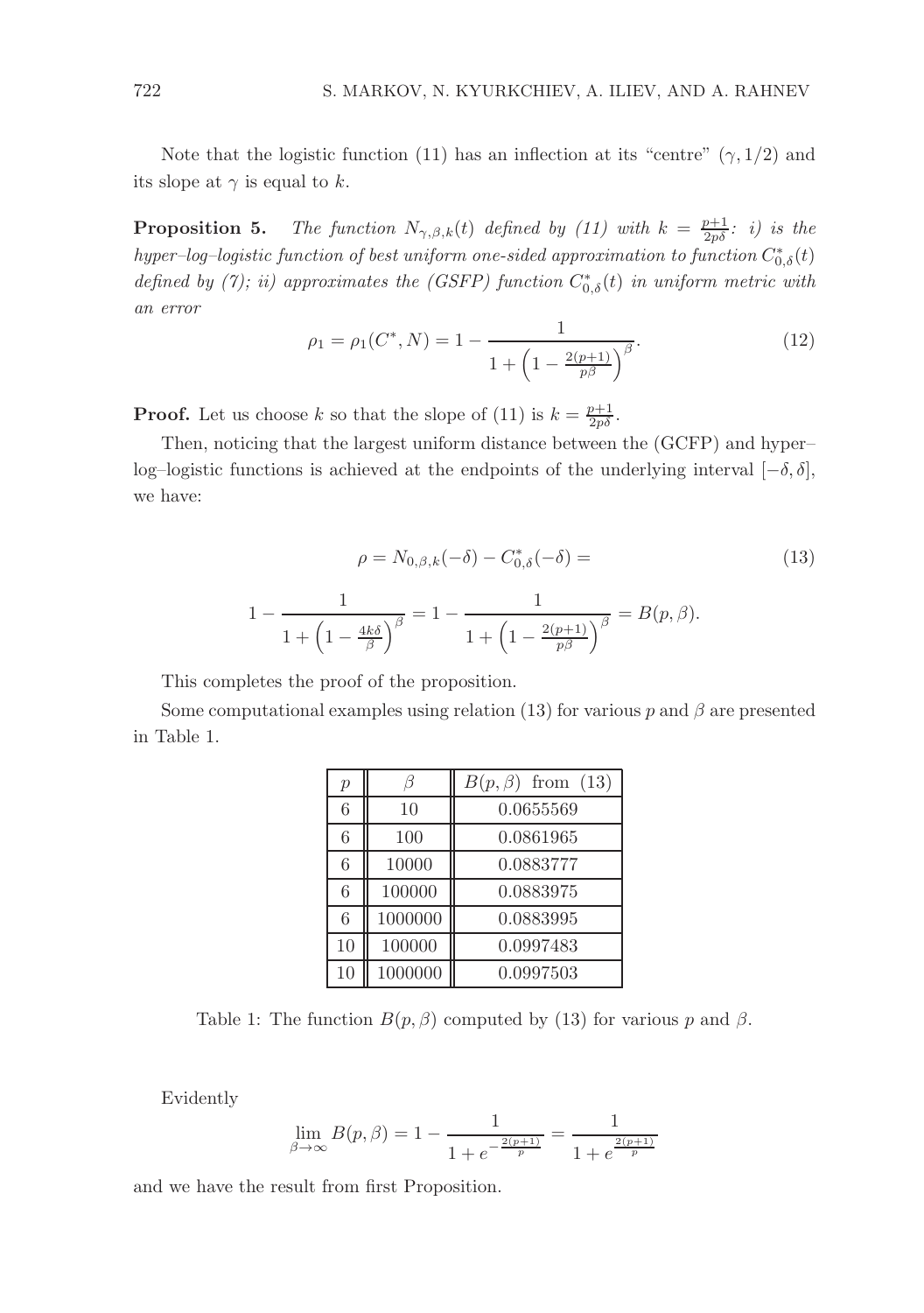

Figure 6: The functions  $F(h)$  and  $G(h)$  for  $k = 4$ ,  $\beta = 60$ ,  $p = 2$ .

Using 
$$
\delta = \frac{p+1}{2pk}
$$
 we can write  $\delta + h = \frac{p+1+2pkh}{2pk}$ , resp.:  
\n
$$
N(-\delta - h) = 1 - \frac{1}{1 + \left(1 - \frac{2}{p\beta}(p+1+2pkh)\right)^{\beta}}.
$$
\n(14)

The H-distance  $h$  using square unit ball (with a side  $h$ ) satisfies the relation

$$
N(-\delta - h) = h,\t\t(15)
$$

Let

$$
p_1 = -1 + \frac{1}{1 + \left(1 - \frac{2}{\beta} - \frac{2}{p\beta}\right)^{\beta}};
$$
  
\n
$$
q_1 = 1 + \frac{4k\left(1 - \frac{2}{\beta} - \frac{2}{p\beta}\right)^{\beta - 1}}{\left(1 + \left(1 - \frac{2}{\beta} - \frac{2}{p\beta}\right)^{\beta}\right)^2};
$$
  
\n
$$
r = -2.1\frac{q_1}{p_1}; \quad (p_1 < 0; q_1 > 0; r > 0).
$$

**Proposition 6.** For the H-distance  $h = h(k, p, \beta)$  between the generalized cut and the hyper-log-logistic functions the following holds for  $r > e^{2.1}$ :

$$
h_1 = \frac{1}{r} < h(k, p, \beta) < \frac{\ln r}{r} = h_2. \tag{16}
$$

Proof. From  $(15)$  we have

$$
1 - h = \frac{1}{1 + \left(1 - \frac{2}{p\beta}(p + 1 + 2pkh)\right)^{\beta}}
$$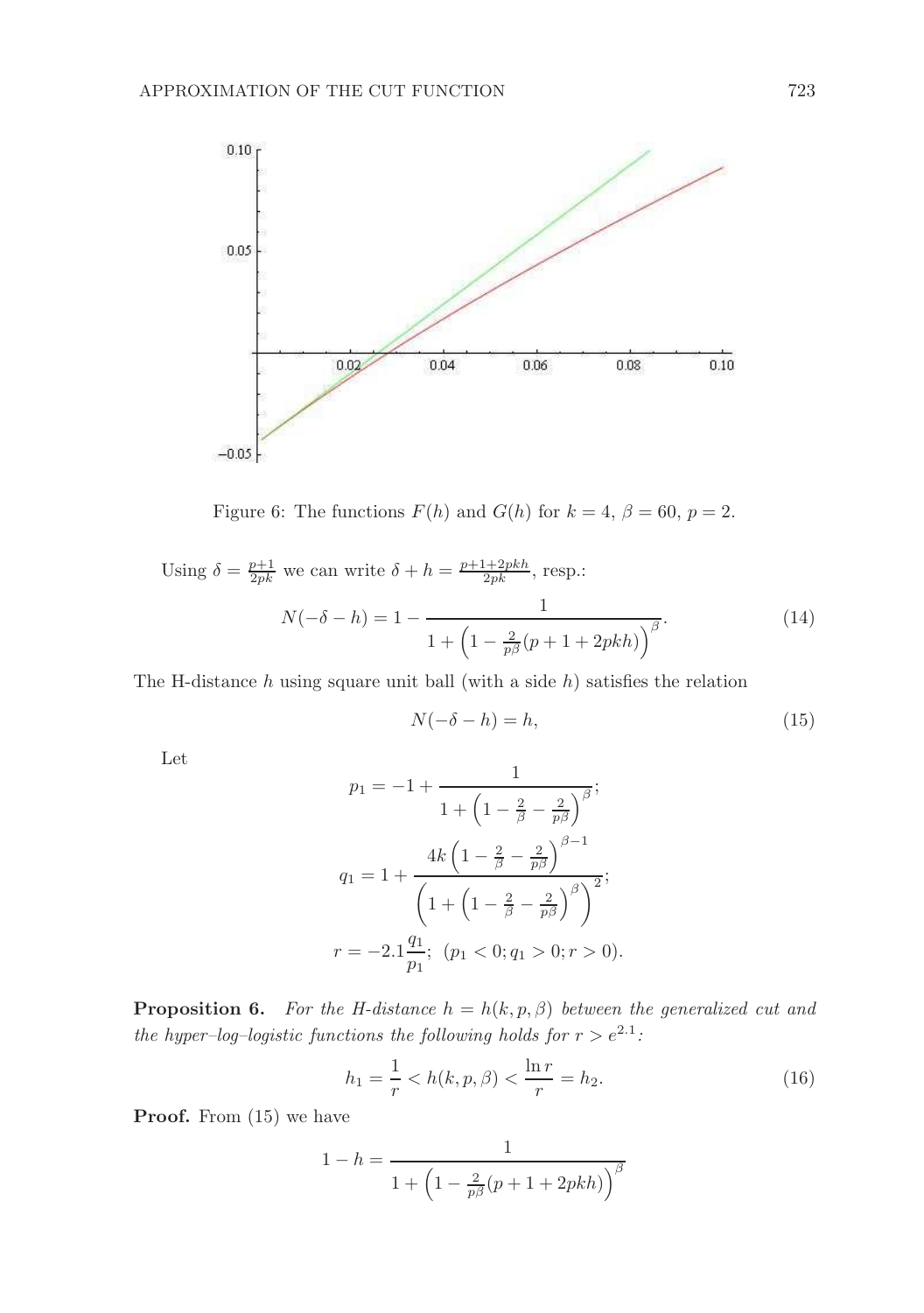Let us examine the function

$$
F(h) = \frac{1}{1 + \left(1 - \frac{2}{p\beta}(p + 1 + 2pkh)\right)^{\beta}} - 1 + h.
$$

From  $F'(h) > 0$  we conclude that function F is strictly monotone increasing. Consider function

$$
G(h) = p_1 + q_1 h.
$$

using the Taylor expansion  $G(h) - F(h) = O(h^2)$ .

Hence  $G(h)$  approximates  $F(h)$  with  $h \to 0$  as  $O(h^2)$  (see, Fig. 6).

In addition  $G'(h) > 0$ , hence function G is monotone increasing.

Further, for  $r > e^{2.1}$ 

$$
G\left(\frac{1}{r}\right) < 0, \quad G\left(\frac{\ln r}{r}\right) > 0.
$$

This completes the proof of the proposition.

**Example.** For  $k = 4$ ,  $\beta = 60$ ,  $p = 2$  from nonlinear equation (15) we find for the H–distance  $h = 0.0279277$ . From the two–sided bounds (16) we have  $h_1 = 0.0122709$ and  $h_2 = 0.0539983$ .

For other results, see [9], [8], [4], [6], [5], [13]-[44].

#### ACKNOWLEDGMENTS

This work has been supported by the project FP17-FMI-008 of Department for Scientific Research, Paisii Hilendarski University of Plovdiv.

#### REFERENCES

- [1] N. Kyurkchiev, S. Markov, On the approximation of the generalized cut function of degree  $p + 1$  by smooth sigmoid functions, Serdica J. Computing, 9 No. 1 (2015), 101–112.
- [2] R. Anguelov, S. Markov, Hausdorff Continuous Interval Functions and Approximations, SCAN 2014 Revised Selected Papers of the 16th International Symposium on Scientific Computing, Computer Arithmetic, and Validated Numerics,  $9553, 3-13$ .
- [3] R. Anguelov, S. Markov, B. Sendov, The Set of Hausdorff Continuous Functions - the Largest Linear Space of Interval Functions, Reliable Computing, 12 (2006), 337–363.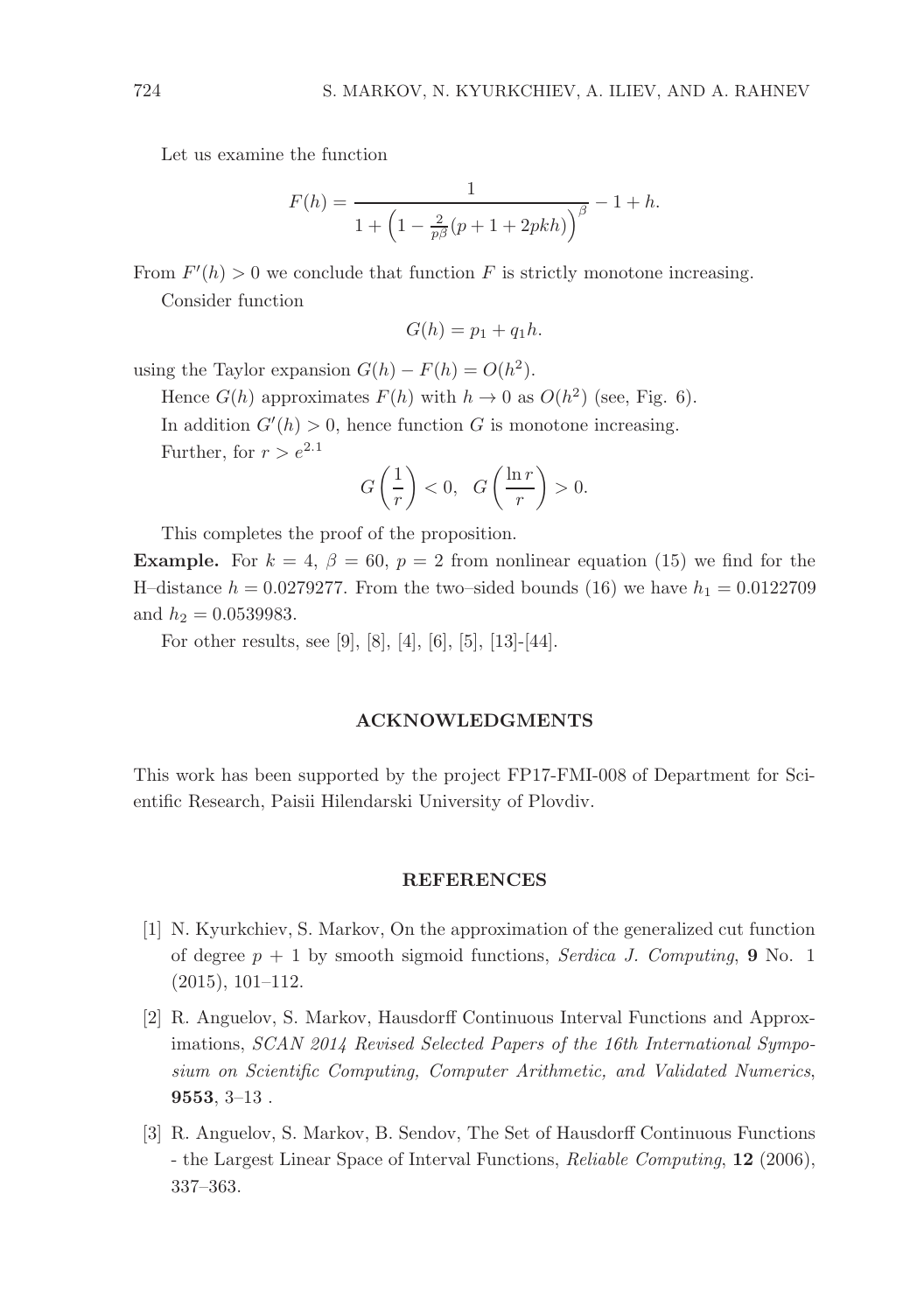- [4] J. Dombi, Z. Gera, The Approximation of Piecewise Linear Membership Functions and Lukasiewicz Operators, Fuzzy Sets and Systems, 154 No. 2 (2005), 275–286.
- [5] A. Grauel, L. Ludwig, Construction of differentiable membership functions, Fuzzy Sets and Systems, 101 (1999), 219–225.
- [6] A. Iliev, N. Kyurkchiev, S. Markov, On the approximation of the cut and step functions by logistic and Gompertz functions, Biomath, 4 No. 2 (2015), 2–13.
- [7] W. Kramer, J. Wolff v. Gudenberg, Scientific Computing, Validated Numerics, Interval Methods, Proceedings of the conference Scan-2000/Interval-2000, Kluwer/Plenum (2001).
- [8] N. Kyurkchiev, S. Markov, On the Hausdorff distance between the Heaviside step function and Verhulst logistic function, J. Math. Chem., 54 No. 1 (2016), 109–119.
- [9] N. Kyurkchiev, S. Markov, Sigmoid functions: Some Approximation and Modelling Aspects, LAP LAMBERT Academic Publishing, Saarbrucken (2015).
- [10] B. Sendov, Hausdorff Approximations, Kluwer, Boston (1990).
- [11] J. H. Van der Walt, The Linear Space of Hausdorff Continuous Interval Functions, Biomath, 2 (2013).
- [12] P.-F. Verhulst, Notice sur la loi que la population poursuit dans son accroissement, Correspondance mathematique et physique, 10 (1838), 113–121.
- [13] N. Kyurkchiev, S. Markov, Sigmoidal Functions: some Computational and Modelling Aspects, Biomath Communications, 1 No. 2 (2014), 19 pp.
- [14] A. Iliev, N. Kyurkchiev, S. Markov, On the Approximation of the step function by some sigmoid functions, *Mathematics and Computers in Simulation*, **133** (2017), 223–234.
- [15] N. Kyurkchiev, A. Iliev, On some growth curve modeling: approximation theory and applications, *Int. J. of Trends in Research and Development*, **3** No. 3 (2016), 466–471.
- [16] S. Markov, N. Kyurkchiev, A. Iliev, A. Rahnev, A Note on the Loglogistic and Transmuted Loglogistic Models. Some Applications, Dynamic Systems and Applications, 27 No. 3 (2018), 593–607.
- [17] N. Kyurkchiev, A. Iliev, A note on some growth curves arising from Box-Cox transformation, Int. J. of Engineering Works, 3 No. 6 (2016), 47–51.
- [18] N. Kyurkchiev, S. Markov, A. Iliev, A note on the Schnute growth model, Int. J. of Engineering Research and Development, 12 No. 6 (2016), 47–54.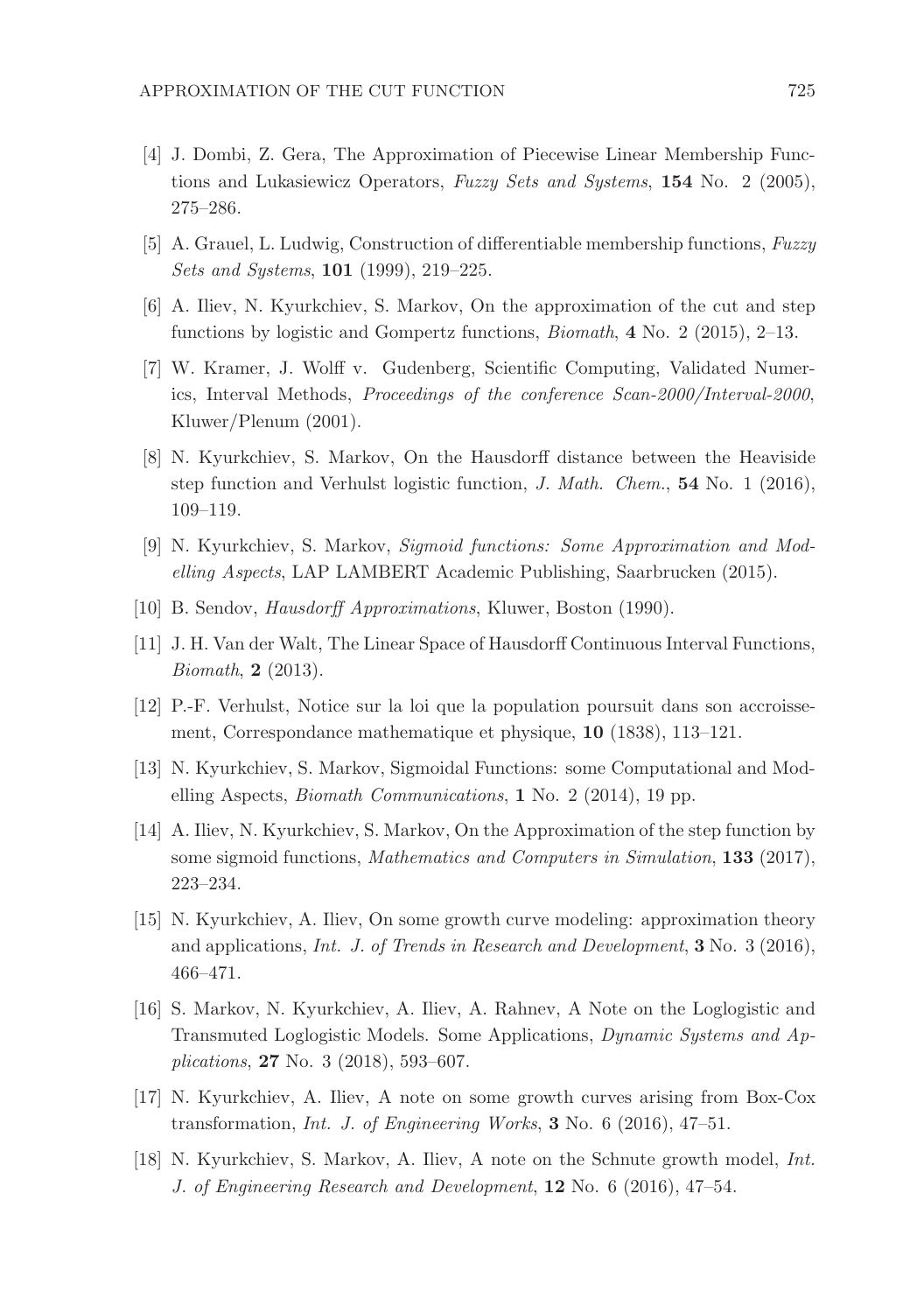- [19] A. Iliev, N. Kyurkchiev, S. Markov, On the Hausdorff distance between the shifted Heaviside step function and the transmuted Stannard growth function, Biomath, 5 No. 2, 2016.
- [20] N. Kyurkchiev, On the Approximation of the step function by some cumulative distribution functions, *Compt. rend. Acad. bulg. Sci.*, **68** No. 12 (2015), 1475– 1482.
- [21] V. Kyurkchiev, N. Kyurkchiev, On the Approximation of the Step function by Raised Cosine and Laplace Cumulative Distribution Functions, European International Journal of Science and Technology, 4 No. 9 (2016), 75–84.
- [22] N. Kyurkchiev, S. Markov Approximation of the Cut Function by Some Generic Logistic Functions and Applications, Advances in Applied Sciences, 1 No. 2 (2016), 24–29.
- [23] N. Kyurkchiev, A. Iliev, On the Hausdorff distance between the shifted Heaviside function and some generic growth functions, Int. J. of Engineering Works, 3 No. 10 (2016), 73–77.
- [24] N. Kyurkchiev, S. Markov, On the numerical solution of the general kinetic Kangle reaction system, J. Math. Chem., 54 No. 3 (2016), 792–805.
- [25] N. Kyurkchiev, S. Markov, Hausdorff approximation of the sign function by a class of parametric activation functions, Biomath Communications, 3 No. 2 (2016), 11 pp.
- [26] A. Iliev, N. Kyurkchiev, S. Markov, A family of recurrence generated parametric activation functions with applications to neural networks, Int. J. Res. Inn. Eng. Sci. and Technology, **2** No. 1 (2017), 60–68.
- [27] N. Kyurkchiev, A family of recurrence generated sigmoidal functions based on the Verhulst logistic function. Some approximation and modeling aspects, Biomath Communications, 3 No. 2 (2016), 18 pp.
- [28] N. Kyurkchiev, A note on the new geometric representation for the parameters in the fibril elongation process, Compt. rend. Acad. bulg. Sci., 69 No. 8 (2016), 963–972.
- [29] N. Kyurkchiev, A note on the Volmers activation function, Compt. rend. Acad. bulg. Sci., **70** No. 6  $(2017)$ , 769–776.
- [30] V. Kyurkchiev, N. Kyurkchiev, A family of recurrence generated functions based on the "half-hyperbolic tangent activation function", Biomedical Statistics and Informatics, 2 No. 3 (2017), 87–94.
- [31] V. Kyurkchiev, A. Iliev, N. Kyurkchiev, On some families of recurrence generated activation functions, Int. J. of Sci. Eng. and Appl. Sci., 3 No. 3 (2017), 243– 248.